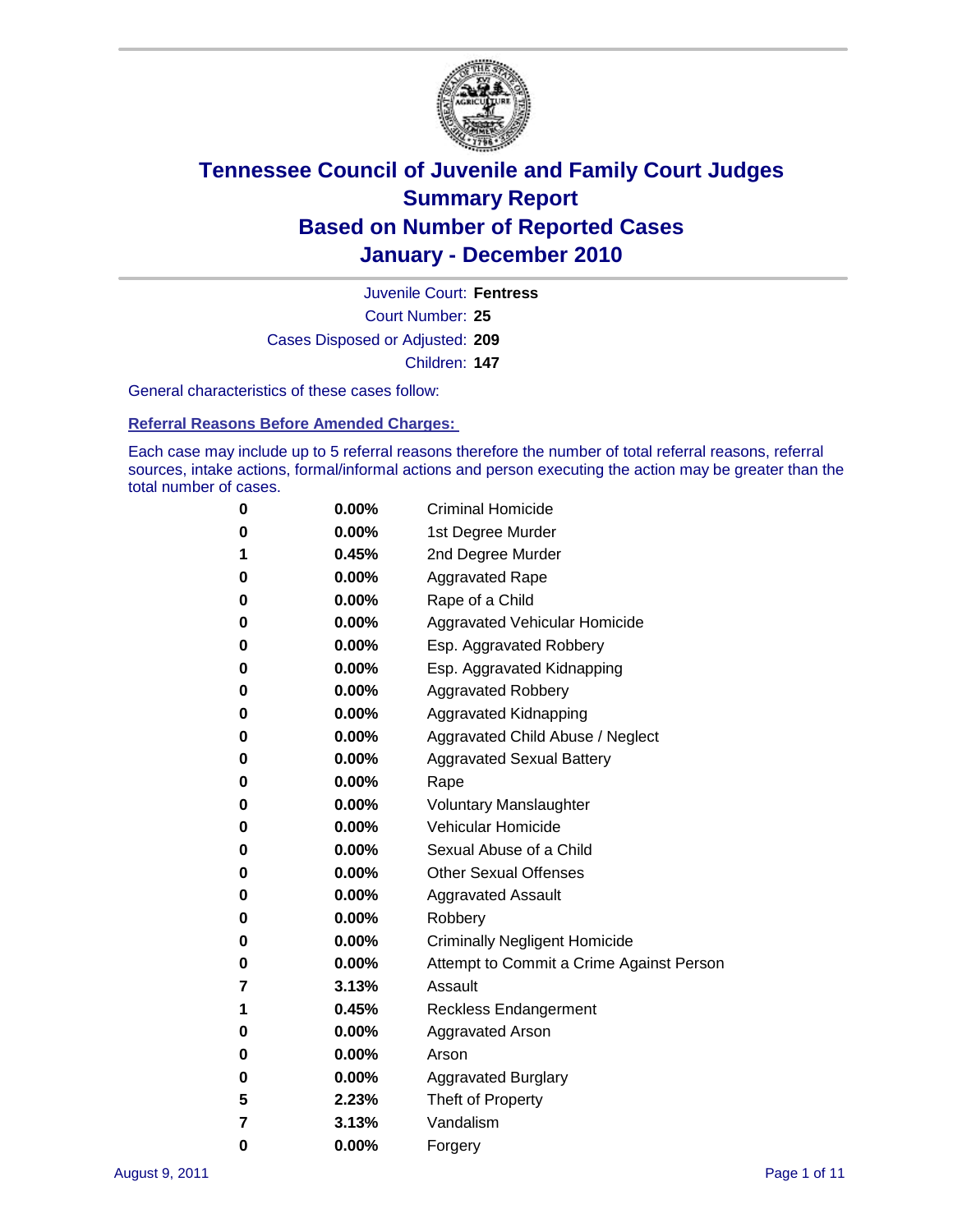

Court Number: **25** Juvenile Court: **Fentress** Cases Disposed or Adjusted: **209**

Children: **147**

#### **Referral Reasons Before Amended Charges:**

Each case may include up to 5 referral reasons therefore the number of total referral reasons, referral sources, intake actions, formal/informal actions and person executing the action may be greater than the total number of cases.

| 0           | 0.00%  | <b>Worthless Checks</b>                                     |
|-------------|--------|-------------------------------------------------------------|
| 0           | 0.00%  | Illegal Possession / Fraudulent Use of Credit / Debit Cards |
| 1           | 0.45%  | <b>Burglary</b>                                             |
| 0           | 0.00%  | Unauthorized Use of a Vehicle                               |
| 0           | 0.00%  | <b>Cruelty to Animals</b>                                   |
| 0           | 0.00%  | Sale of Controlled Substances                               |
| 2           | 0.89%  | <b>Other Drug Offenses</b>                                  |
| 2           | 0.89%  | <b>Possession of Controlled Substances</b>                  |
| 0           | 0.00%  | <b>Criminal Attempt</b>                                     |
| 0           | 0.00%  | Carrying Weapons on School Property                         |
| 0           | 0.00%  | Unlawful Carrying / Possession of a Weapon                  |
| 1           | 0.45%  | <b>Evading Arrest</b>                                       |
| 0           | 0.00%  | Escape                                                      |
| 1           | 0.45%  | Driving Under Influence (DUI)                               |
| 8           | 3.57%  | Possession / Consumption of Alcohol                         |
| 0           | 0.00%  | Resisting Stop, Frisk, Halt, Arrest or Search               |
| 0           | 0.00%  | <b>Aggravated Criminal Trespass</b>                         |
| 3           | 1.34%  | Harassment                                                  |
| 0           | 0.00%  | Failure to Appear                                           |
| 4           | 1.79%  | Filing a False Police Report                                |
| 0           | 0.00%  | Criminal Impersonation                                      |
| 3           | 1.34%  | <b>Disorderly Conduct</b>                                   |
| 0           | 0.00%  | <b>Criminal Trespass</b>                                    |
| 0           | 0.00%  | <b>Public Intoxication</b>                                  |
| 0           | 0.00%  | Gambling                                                    |
| 32          | 14.29% | <b>Traffic</b>                                              |
| 0           | 0.00%  | <b>Local Ordinances</b>                                     |
| $\mathbf 0$ | 0.00%  | Violation of Wildlife Regulations                           |
| 0           | 0.00%  | Contempt of Court                                           |
| 7           | 3.13%  | Violation of Probation                                      |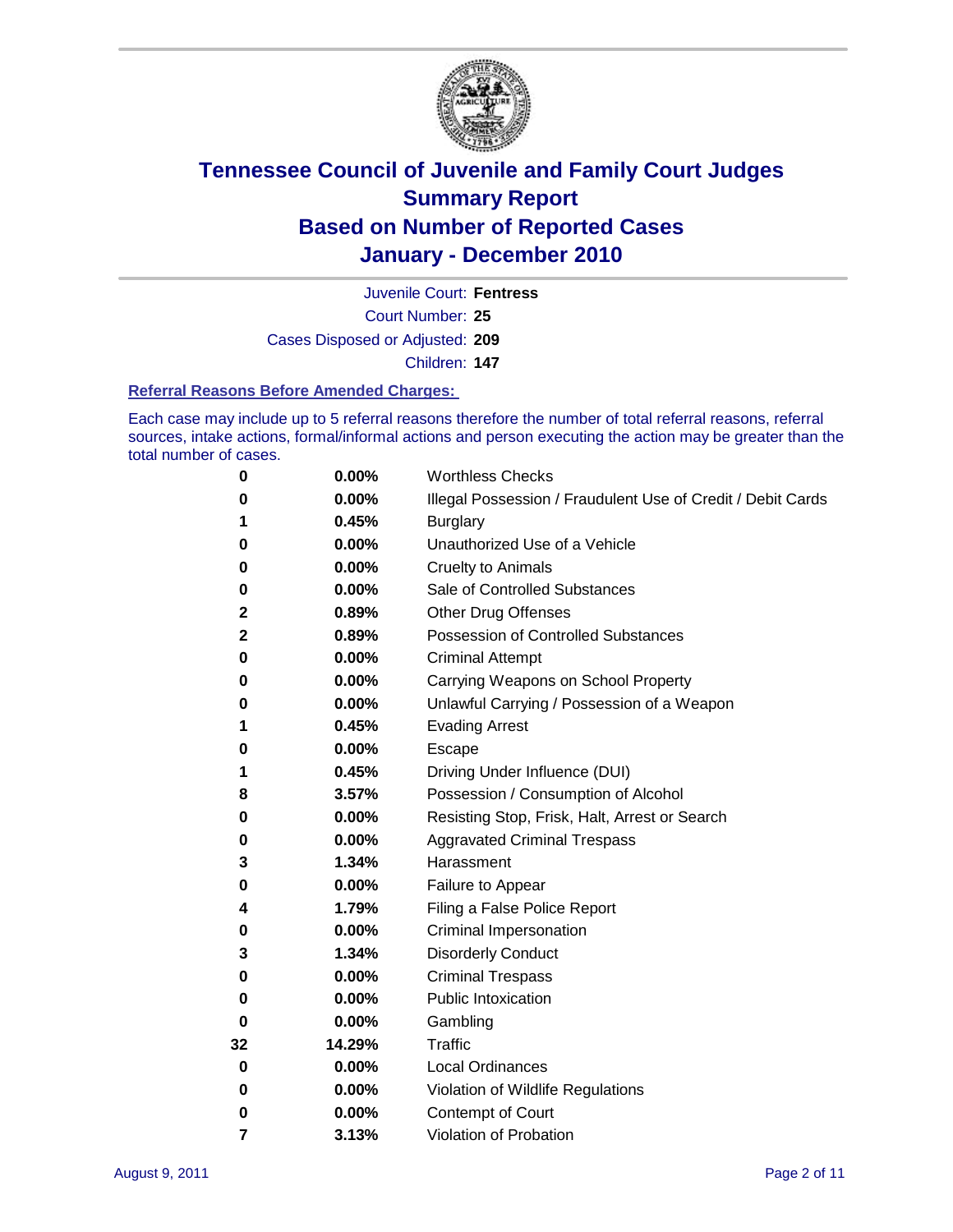

Court Number: **25** Juvenile Court: **Fentress** Cases Disposed or Adjusted: **209** Children: **147**

#### **Referral Reasons Before Amended Charges:**

Each case may include up to 5 referral reasons therefore the number of total referral reasons, referral sources, intake actions, formal/informal actions and person executing the action may be greater than the total number of cases.

| 224      | 100.00%         | <b>Total Referrals</b>                 |
|----------|-----------------|----------------------------------------|
| $\bf{0}$ | 0.00%           | Other                                  |
| 0        | 0.00%           | <b>Consent to Marry</b>                |
| 0        | 0.00%           | <b>Request for Medical Treatment</b>   |
| 0        | 0.00%           | <b>Child Support</b>                   |
| 0        | 0.00%           | Paternity / Legitimation               |
| 0        | 0.00%           | Visitation                             |
| 0        | 0.00%           | Custody                                |
| 0        | 0.00%           | <b>Foster Care Review</b>              |
| 0        | 0.00%           | <b>Administrative Review</b>           |
| 30       | 13.39%          | <b>Judicial Review</b>                 |
| 0        | 0.00%           | Violation of Informal Adjustment       |
| $\bf{0}$ | 0.00%           | <b>Violation of Pretrial Diversion</b> |
| 0        | 0.00%           | Termination of Parental Rights         |
| 0        | 0.00%           | Dependency / Neglect                   |
| $\bf{0}$ | 0.00%           | <b>Physically Abused Child</b>         |
| $\bf{0}$ | 0.00%           | <b>Sexually Abused Child</b>           |
| 0        | 0.00%           | Violation of Curfew                    |
| 4        | 1.79%           | Violation of a Valid Court Order       |
| 35       | 15.63%          | Possession of Tobacco Products         |
| $\bf{0}$ | 0.00%           | Out-of-State Runaway                   |
| 41       | 18.30%<br>0.45% | Truancy<br>In-State Runaway            |
| 27       | 12.05%          | <b>Unruly Behavior</b>                 |
|          | 0.45%           | Violation of Aftercare                 |
| 1        |                 |                                        |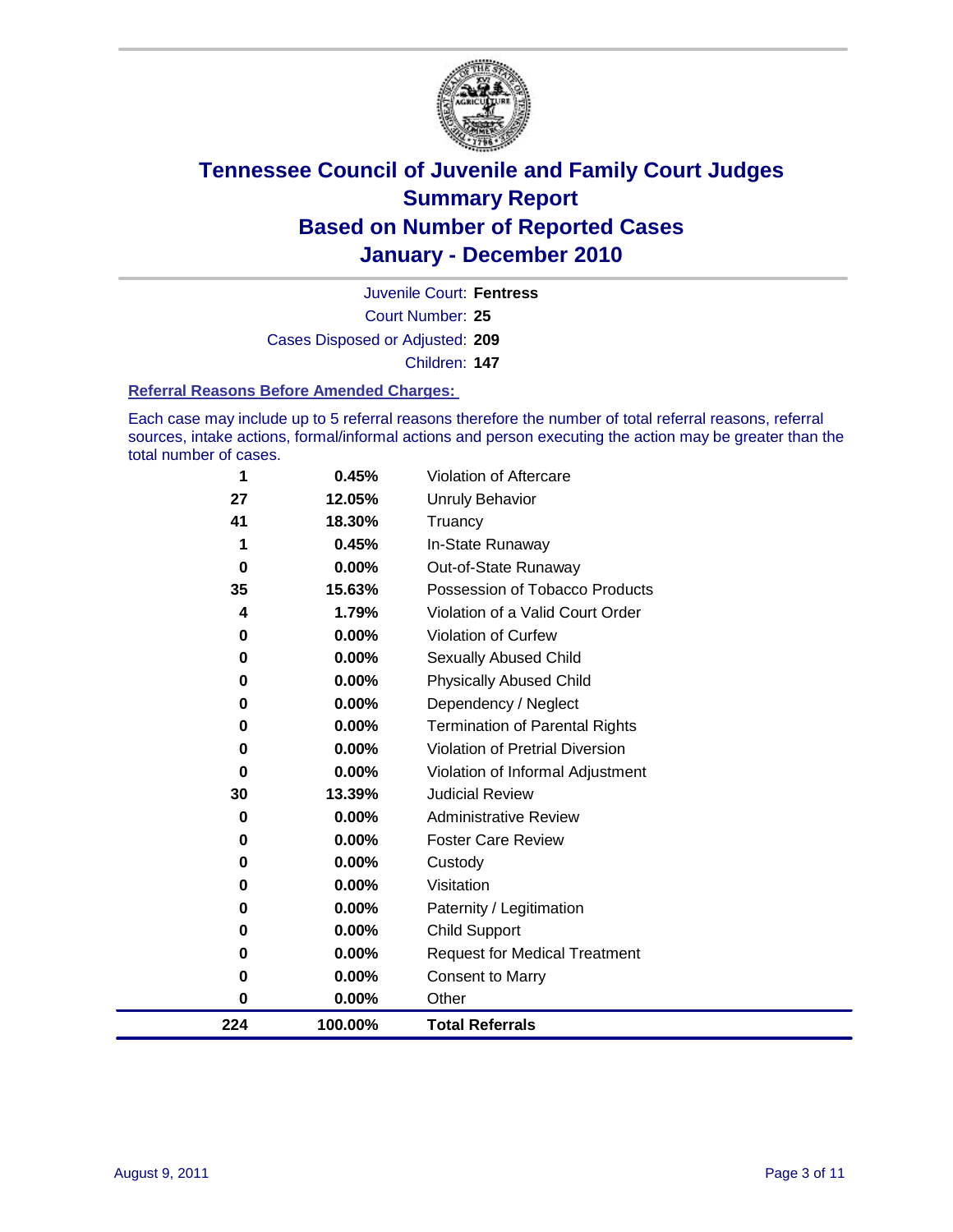

|                            |                                 | <b>Juvenile Court: Fentress</b>   |  |  |  |
|----------------------------|---------------------------------|-----------------------------------|--|--|--|
|                            | Court Number: 25                |                                   |  |  |  |
|                            | Cases Disposed or Adjusted: 209 |                                   |  |  |  |
|                            | Children: 147                   |                                   |  |  |  |
| <b>Referral Sources: 1</b> |                                 |                                   |  |  |  |
| 81                         | 36.16%                          | Law Enforcement                   |  |  |  |
| 15                         | 6.70%                           | Parents                           |  |  |  |
| $\mathbf{2}$               | 0.89%                           | <b>Relatives</b>                  |  |  |  |
| $\mathbf{2}$               | 0.89%                           | Self                              |  |  |  |
| 82                         | 36.61%                          | School                            |  |  |  |
| $\bf{0}$                   | $0.00\%$                        | <b>CSA</b>                        |  |  |  |
| 20                         | 8.93%                           | <b>DCS</b>                        |  |  |  |
| $\mathbf 0$                | $0.00\%$                        | <b>Other State Department</b>     |  |  |  |
| 0                          | $0.00\%$                        | <b>District Attorney's Office</b> |  |  |  |
| 4                          | 1.79%                           | <b>Court Staff</b>                |  |  |  |
| 10                         | 4.46%                           | Social Agency                     |  |  |  |
| 5                          | 2.23%                           | <b>Other Court</b>                |  |  |  |
| 3                          | 1.34%                           | Victim                            |  |  |  |
| 0                          | $0.00\%$                        | Child & Parent                    |  |  |  |
| 0                          | $0.00\%$                        | Hospital                          |  |  |  |
| 0                          | $0.00\%$                        | Unknown                           |  |  |  |
| 0                          | 0.00%                           | Other                             |  |  |  |

### **Age of Child at Referral: 2**

| 147 | 100.00%  | <b>Total Child Count</b> |
|-----|----------|--------------------------|
| 0   | 0.00%    | <b>Unknown</b>           |
| 0   | $0.00\%$ | Ages 19 and Over         |
| 46  | 31.29%   | Ages 17 through 18       |
| 69  | 46.94%   | Ages 15 through 16       |
| 18  | 12.24%   | Ages 13 through 14       |
| 3   | 2.04%    | Ages 11 through 12       |
| 11  | 7.48%    | Ages 10 and Under        |
|     |          |                          |

<sup>1</sup> If different than number of Referral Reasons (224), verify accuracy of your court's data.

**100.00% Total Referral Sources**

<sup>2</sup> One child could be counted in multiple categories, verify accuracy of your court's data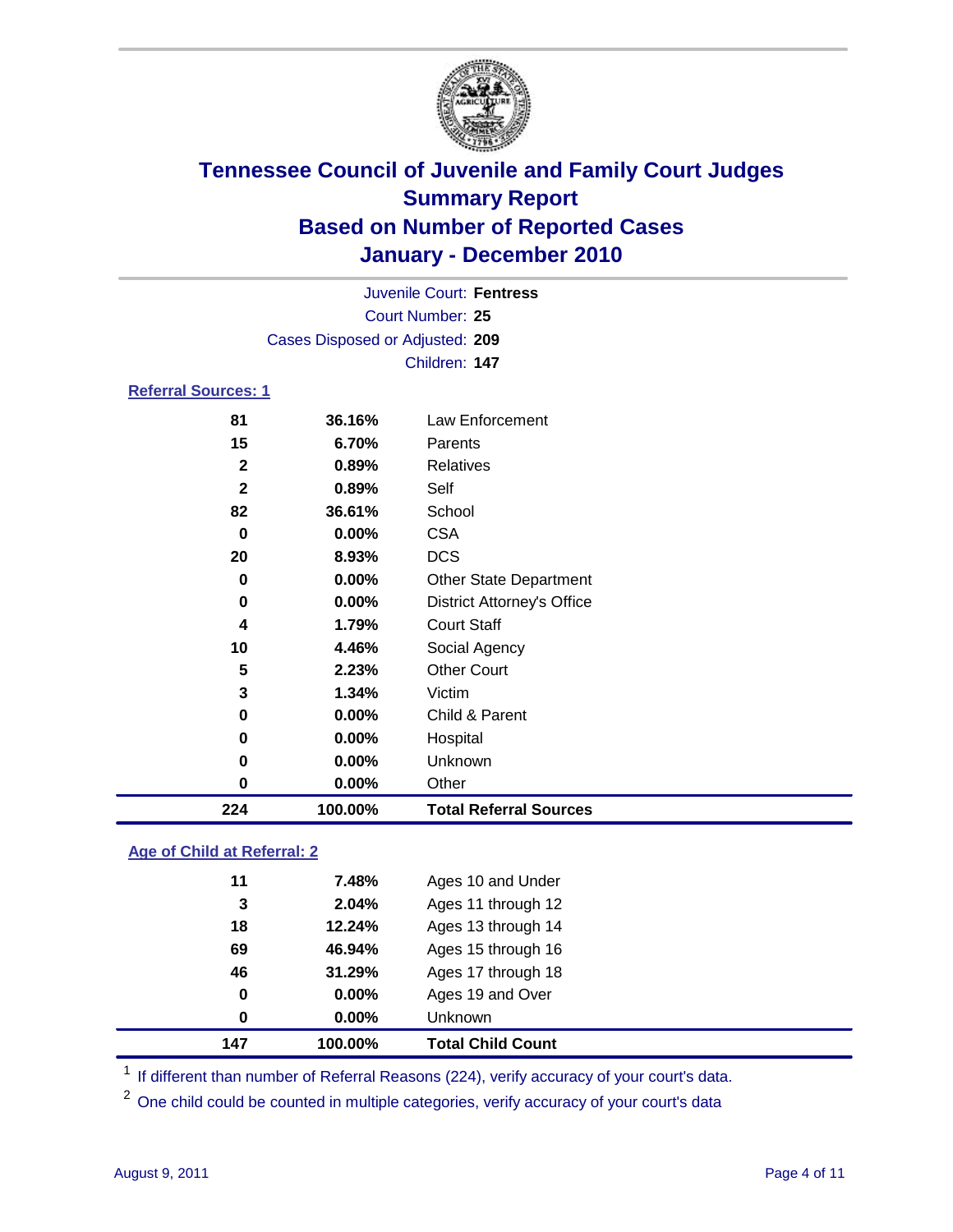

| Juvenile Court: Fentress                |                                 |                          |  |  |
|-----------------------------------------|---------------------------------|--------------------------|--|--|
| Court Number: 25                        |                                 |                          |  |  |
|                                         | Cases Disposed or Adjusted: 209 |                          |  |  |
|                                         |                                 | Children: 147            |  |  |
| Sex of Child: 1                         |                                 |                          |  |  |
| 94                                      | 63.95%                          | Male                     |  |  |
| 53                                      | 36.05%                          | Female                   |  |  |
| $\mathbf 0$                             | 0.00%                           | Unknown                  |  |  |
| 147                                     | 100.00%                         | <b>Total Child Count</b> |  |  |
| Race of Child: 1                        |                                 |                          |  |  |
| 144                                     | 97.96%                          | White                    |  |  |
| 3                                       | 2.04%                           | African American         |  |  |
| 0                                       | 0.00%                           | Native American          |  |  |
| 0                                       | 0.00%                           | Asian                    |  |  |
| 0                                       | 0.00%                           | Mixed                    |  |  |
| $\mathbf 0$                             | 0.00%                           | Unknown                  |  |  |
| 147                                     | 100.00%                         | <b>Total Child Count</b> |  |  |
| <b>Hispanic Origin: 1</b>               |                                 |                          |  |  |
| $\bf{0}$                                | 0.00%                           | Yes                      |  |  |
| 147                                     | 100.00%                         | No                       |  |  |
| $\mathbf 0$                             | 0.00%                           | Unknown                  |  |  |
| 147                                     | 100.00%                         | <b>Total Child Count</b> |  |  |
| <b>School Enrollment of Children: 1</b> |                                 |                          |  |  |
| 141                                     | 95.92%                          | Yes                      |  |  |
| 6                                       | 4.08%                           | No                       |  |  |
| $\mathbf 0$                             | 0.00%                           | Unknown                  |  |  |
| 147                                     | 100.00%                         | <b>Total Child Count</b> |  |  |

One child could be counted in multiple categories, verify accuracy of your court's data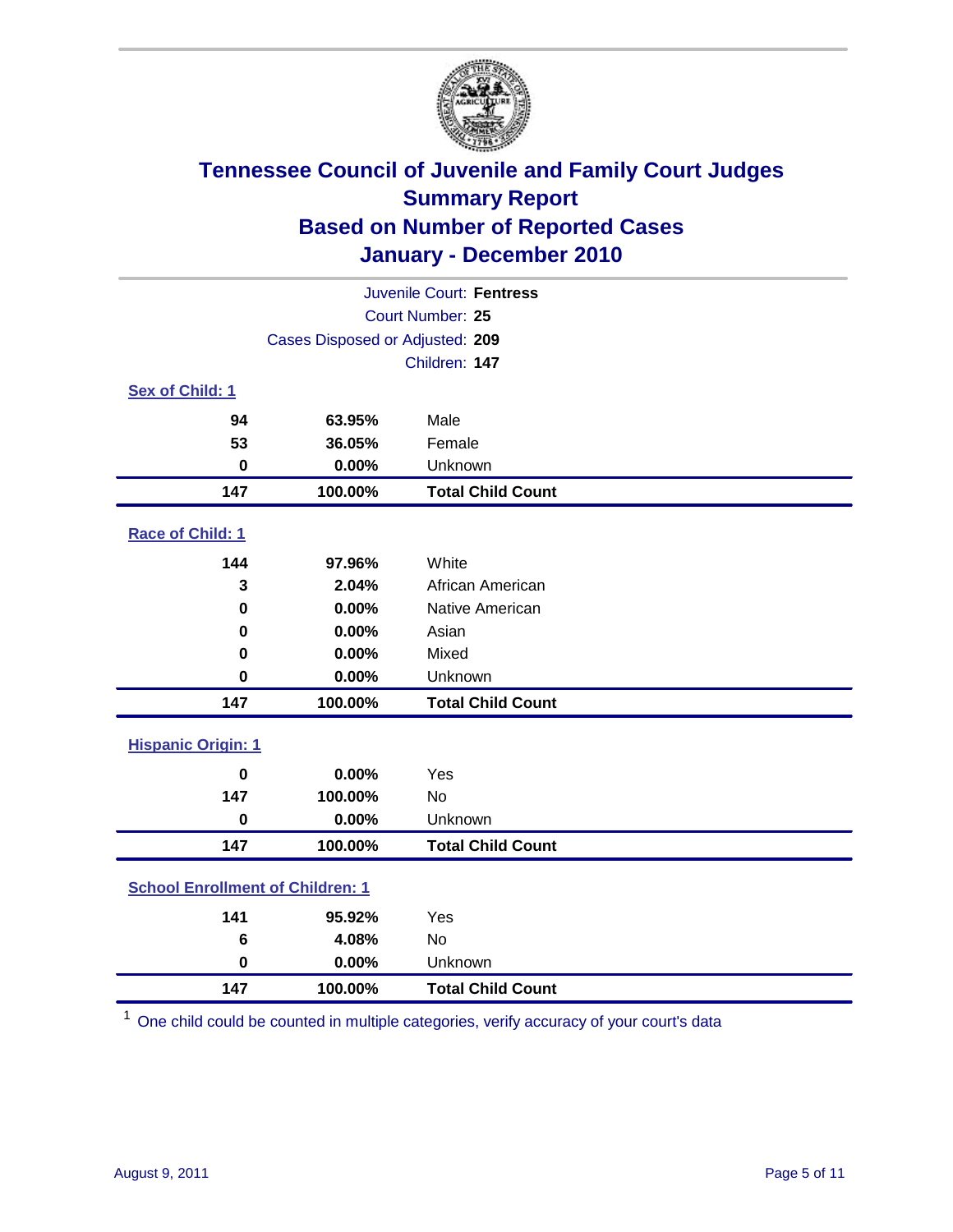

Court Number: **25** Juvenile Court: **Fentress** Cases Disposed or Adjusted: **209** Children: **147**

#### **Living Arrangement of Child at Time of Referral: 1**

| 147 | 100.00%  | <b>Total Child Count</b>     |
|-----|----------|------------------------------|
| 0   | 0.00%    | Other                        |
| 0   | 0.00%    | Unknown                      |
| 0   | $0.00\%$ | Independent                  |
| 0   | 0.00%    | In an Institution            |
| 0   | $0.00\%$ | In a Residential Center      |
| 0   | 0.00%    | In a Group Home              |
| 3   | 2.04%    | With Foster Family           |
| 4   | 2.72%    | <b>With Adoptive Parents</b> |
| 11  | 7.48%    | <b>With Relatives</b>        |
| 9   | 6.12%    | With Father                  |
| 53  | 36.05%   | With Mother                  |
| 10  | 6.80%    | With Mother and Stepfather   |
| 3   | 2.04%    | With Father and Stepmother   |
| 54  | 36.73%   | With Both Biological Parents |

#### **Type of Detention: 2**

| 209 | 100.00%  | <b>Total Detention Count</b> |  |
|-----|----------|------------------------------|--|
| 0   | 0.00%    | Other                        |  |
| 209 | 100.00%  | Does Not Apply               |  |
| 0   | $0.00\%$ | <b>Unknown</b>               |  |
| 0   | $0.00\%$ | <b>Psychiatric Hospital</b>  |  |
| 0   | 0.00%    | Jail - No Separation         |  |
| 0   | $0.00\%$ | Jail - Partial Separation    |  |
| 0   | $0.00\%$ | Jail - Complete Separation   |  |
| 0   | 0.00%    | Juvenile Detention Facility  |  |
| 0   | $0.00\%$ | Non-Secure Placement         |  |
|     |          |                              |  |

<sup>1</sup> One child could be counted in multiple categories, verify accuracy of your court's data

<sup>2</sup> If different than number of Cases (209) verify accuracy of your court's data.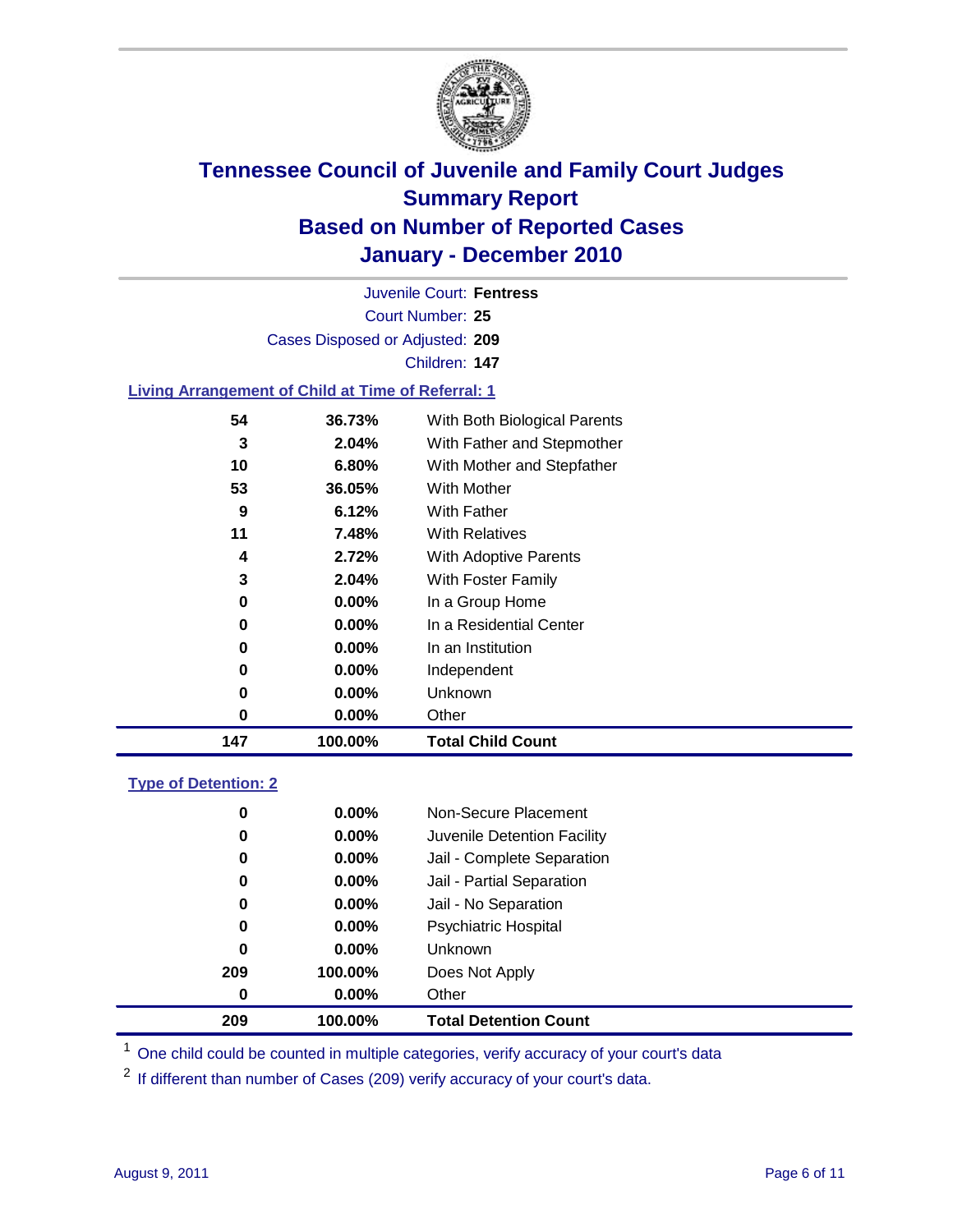

|                                                    | Juvenile Court: Fentress        |                                      |  |  |  |
|----------------------------------------------------|---------------------------------|--------------------------------------|--|--|--|
|                                                    | Court Number: 25                |                                      |  |  |  |
|                                                    | Cases Disposed or Adjusted: 209 |                                      |  |  |  |
|                                                    | Children: 147                   |                                      |  |  |  |
| <b>Placement After Secure Detention Hearing: 1</b> |                                 |                                      |  |  |  |
| 0                                                  | 0.00%                           | Returned to Prior Living Arrangement |  |  |  |
| 0                                                  | 0.00%                           | Juvenile Detention Facility          |  |  |  |
| 0                                                  | 0.00%                           | Jail                                 |  |  |  |
| 0                                                  | 0.00%                           | Shelter / Group Home                 |  |  |  |
| 0                                                  | 0.00%                           | <b>Foster Family Home</b>            |  |  |  |
| 0                                                  | 0.00%                           | Psychiatric Hospital                 |  |  |  |
| 0                                                  | 0.00%                           | Unknown                              |  |  |  |
| 209                                                | 100.00%                         | Does Not Apply                       |  |  |  |
| 0                                                  | 0.00%                           | Other                                |  |  |  |
| 209                                                | 100.00%                         | <b>Total Placement Count</b>         |  |  |  |
| <b>Intake Actions: 2</b>                           |                                 |                                      |  |  |  |
| 124                                                | 55.36%                          | <b>Petition Filed</b>                |  |  |  |
| 0                                                  | 0.00%                           | <b>Motion Filed</b>                  |  |  |  |
| 70                                                 | 31.25%                          | <b>Citation Processed</b>            |  |  |  |
| 0                                                  | 0.00%                           | Notification of Paternity Processed  |  |  |  |
| 28                                                 | 12.50%                          | Scheduling of Judicial Review        |  |  |  |
| 0                                                  | 0.00%                           | Scheduling of Administrative Review  |  |  |  |
| 2                                                  | 0.89%                           | Scheduling of Foster Care Review     |  |  |  |
| 0                                                  | 0.00%                           | Unknown                              |  |  |  |
| 0                                                  | 0.00%                           | Does Not Apply                       |  |  |  |
| 0                                                  | 0.00%                           | Other                                |  |  |  |
|                                                    |                                 |                                      |  |  |  |
| 224                                                | 100.00%                         | <b>Total Intake Count</b>            |  |  |  |

<sup>1</sup> If different than number of Cases (209) verify accuracy of your court's data.

<sup>2</sup> If different than number of Referral Reasons (224), verify accuracy of your court's data.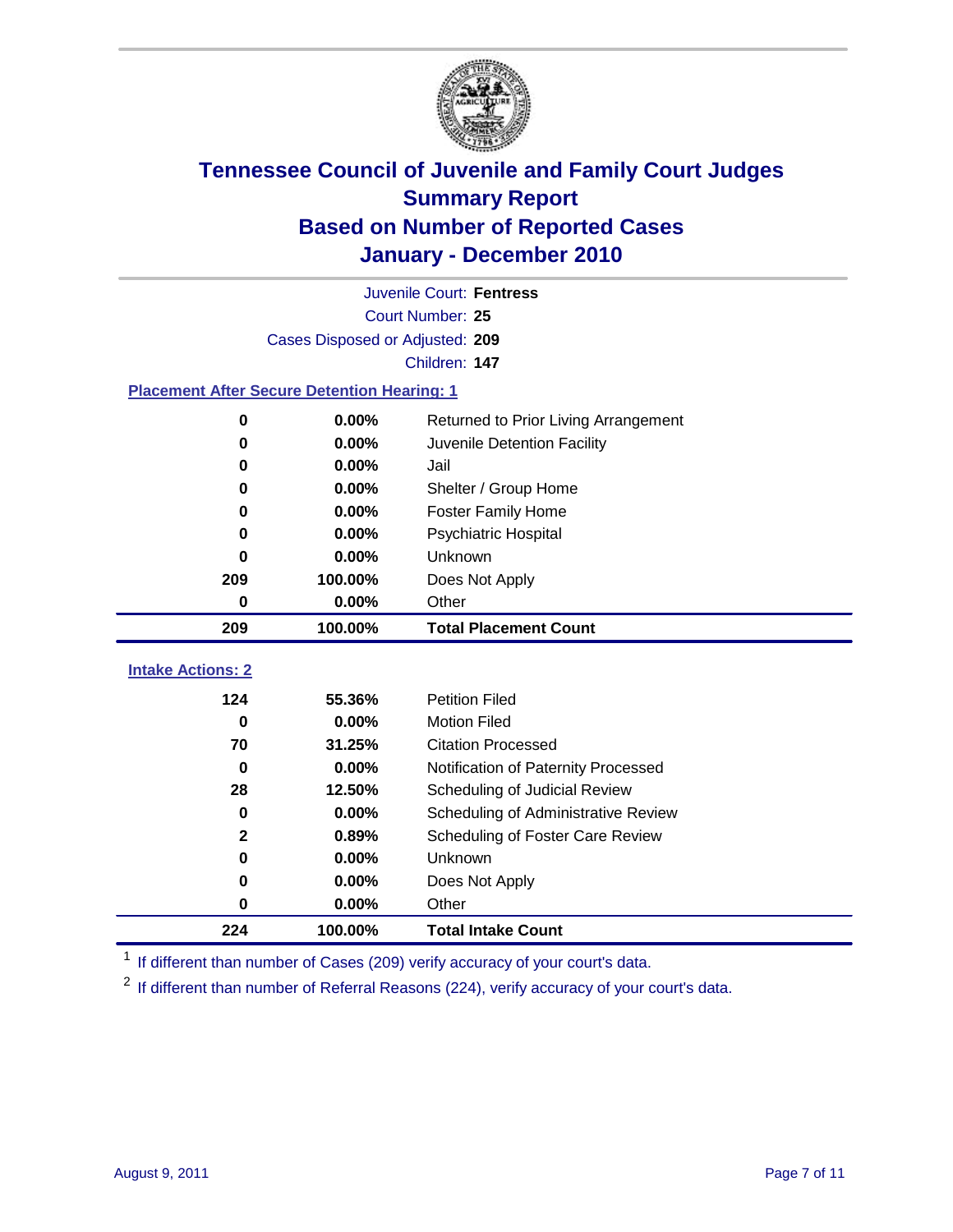

Court Number: **25** Juvenile Court: **Fentress** Cases Disposed or Adjusted: **209** Children: **147**

#### **Last Grade Completed by Child: 1**

| $\bf{0}$                                | 0.00%    | Too Young for School         |  |
|-----------------------------------------|----------|------------------------------|--|
| $\bf{0}$                                | 0.00%    | Preschool                    |  |
| 3                                       | 2.04%    | Kindergarten                 |  |
| 3                                       | 2.04%    | 1st Grade                    |  |
| 1                                       | 0.68%    | 2nd Grade                    |  |
| $\mathbf{2}$                            | 1.36%    | 3rd Grade                    |  |
| 4                                       | 2.72%    | 4th Grade                    |  |
| $\pmb{0}$                               | 0.00%    | 5th Grade                    |  |
| 7                                       | 4.76%    | 6th Grade                    |  |
| 5                                       | 3.40%    | 7th Grade                    |  |
| $\mathbf{2}$                            | 1.36%    | 8th Grade                    |  |
| 28                                      | 19.05%   | 9th Grade                    |  |
| 58                                      | 39.46%   | 10th Grade                   |  |
| 30                                      | 20.41%   | 11th Grade                   |  |
| 4                                       | 2.72%    | 12th Grade                   |  |
| 0                                       | 0.00%    | Non-Graded Special Ed        |  |
| $\bf{0}$                                | 0.00%    | <b>GED</b>                   |  |
| 0                                       | 0.00%    | Graduated                    |  |
| 0                                       | 0.00%    | <b>Never Attended School</b> |  |
| 0                                       | $0.00\%$ | Unknown                      |  |
| 0                                       | 0.00%    | Other                        |  |
| 147                                     | 100.00%  | <b>Total Child Count</b>     |  |
|                                         |          |                              |  |
| <b>Enrolled in Special Education: 1</b> |          |                              |  |

| 147 | 100.00%  | <b>Total Child Count</b> |
|-----|----------|--------------------------|
| 0   | $0.00\%$ | Unknown                  |
| 131 | 89.12%   | No                       |
| 16  | 10.88%   | Yes                      |
|     |          |                          |

One child could be counted in multiple categories, verify accuracy of your court's data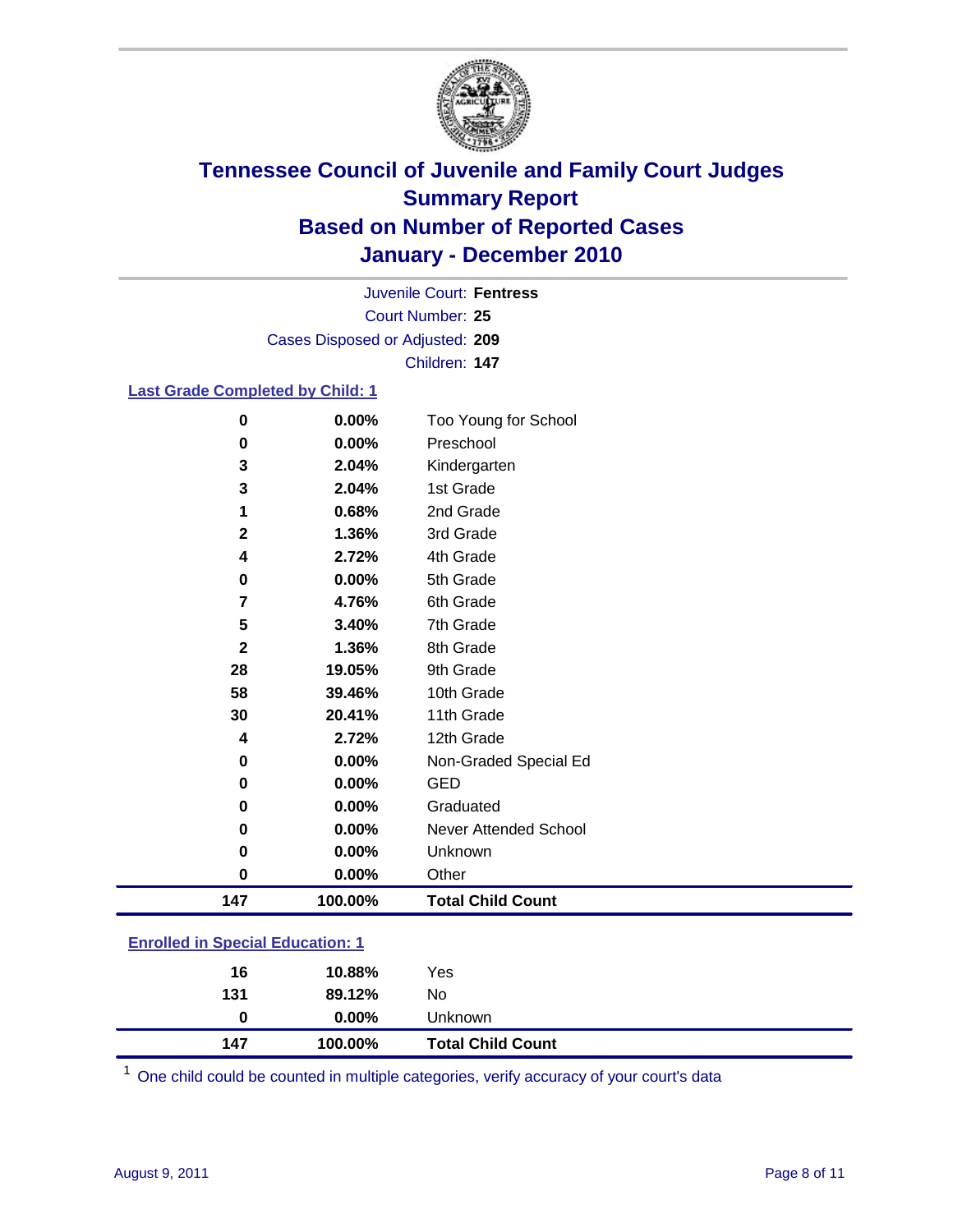

| Juvenile Court: Fentress     |                                 |                           |  |  |  |
|------------------------------|---------------------------------|---------------------------|--|--|--|
|                              | Court Number: 25                |                           |  |  |  |
|                              | Cases Disposed or Adjusted: 209 |                           |  |  |  |
|                              | Children: 147                   |                           |  |  |  |
| <b>Action Executed By: 1</b> |                                 |                           |  |  |  |
| 207                          | 92.41%                          | Judge                     |  |  |  |
| 0                            | $0.00\%$                        | Magistrate                |  |  |  |
| 17                           | 7.59%                           | <b>YSO</b>                |  |  |  |
| 0                            | $0.00\%$                        | Other                     |  |  |  |
| 0                            | 0.00%                           | Unknown                   |  |  |  |
| 224                          | 100.00%                         | <b>Total Action Count</b> |  |  |  |

### **Formal / Informal Actions: 1**

| 7        | 3.13%    | Dismissed                                        |
|----------|----------|--------------------------------------------------|
| 0        | $0.00\%$ | Retired / Nolle Prosequi                         |
| 36       | 16.07%   | <b>Complaint Substantiated Delinquent</b>        |
| 103      | 45.98%   | <b>Complaint Substantiated Status Offender</b>   |
|          | 0.45%    | <b>Complaint Substantiated Dependent/Neglect</b> |
| 0        | $0.00\%$ | <b>Complaint Substantiated Abused</b>            |
| $\bf{0}$ | $0.00\%$ | <b>Complaint Substantiated Mentally III</b>      |
| 30       | 13.39%   | Informal Adjustment                              |
| 16       | 7.14%    | <b>Pretrial Diversion</b>                        |
| 0        | $0.00\%$ | <b>Transfer to Adult Court Hearing</b>           |
| 0        | $0.00\%$ | Charges Cleared by Transfer to Adult Court       |
| 0        | $0.00\%$ | Special Proceeding                               |
| 30       | 13.39%   | <b>Review Concluded</b>                          |
|          | 0.45%    | Case Held Open                                   |
| 0        | $0.00\%$ | Other                                            |
| 0        | $0.00\%$ | Unknown                                          |
| 224      | 100.00%  | <b>Total Action Count</b>                        |

<sup>1</sup> If different than number of Referral Reasons (224), verify accuracy of your court's data.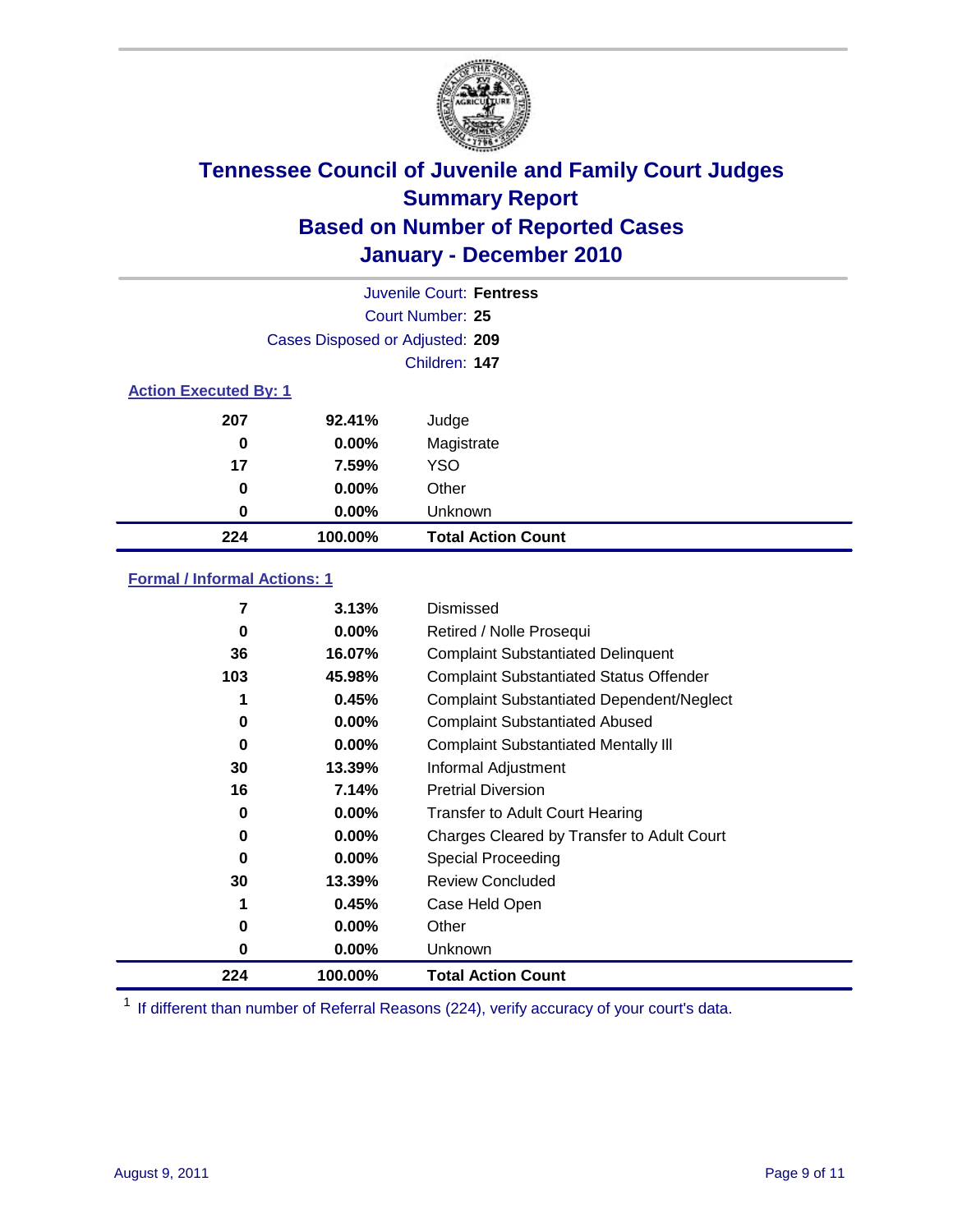

|                       |                                 | Juvenile Court: Fentress                              |
|-----------------------|---------------------------------|-------------------------------------------------------|
|                       |                                 | <b>Court Number: 25</b>                               |
|                       | Cases Disposed or Adjusted: 209 |                                                       |
|                       |                                 | Children: 147                                         |
| <b>Case Outcomes:</b> |                                 | There can be multiple outcomes for one child or case. |
| 8                     | 2.35%                           | <b>Case Dismissed</b>                                 |
| 0                     | 0.00%                           | Case Retired or Nolle Prosequi                        |
| 22                    | 6.45%                           | Warned / Counseled                                    |
| 64                    | 18.77%                          | Held Open For Review                                  |
| 0                     | 0.00%                           | Supervision / Probation to Juvenile Court             |
| 7                     | 2.05%                           | <b>Probation to Parents</b>                           |
| 22                    | 6.45%                           | Referral to Another Entity for Supervision / Service  |
| 5                     | 1.47%                           | Referred for Mental Health Counseling                 |
| 15                    | 4.40%                           | Referred for Alcohol and Drug Counseling              |
| 0                     | 0.00%                           | <b>Referred to Alternative School</b>                 |
| 0                     | 0.00%                           | Referred to Private Child Agency                      |
| 1                     | 0.29%                           | Referred to Defensive Driving School                  |
| 0                     | 0.00%                           | Referred to Alcohol Safety School                     |
| 0                     | 0.00%                           | Referred to Juvenile Court Education-Based Program    |
| 9                     | 2.64%                           | Driver's License Held Informally                      |
| 0                     | 0.00%                           | <b>Voluntary Placement with DMHMR</b>                 |
| 0                     | 0.00%                           | <b>Private Mental Health Placement</b>                |
| 0                     | 0.00%                           | <b>Private MR Placement</b>                           |
| 0                     | 0.00%                           | Placement with City/County Agency/Facility            |
| 0                     | 0.00%                           | Placement with Relative / Other Individual            |
| 35                    | 10.26%                          | Fine                                                  |
| 44                    | 12.90%                          | <b>Public Service</b>                                 |
| 3                     | 0.88%                           | Restitution                                           |
| 0                     | 0.00%                           | <b>Runaway Returned</b>                               |
| 6                     | 1.76%                           | No Contact Order                                      |
| $\pmb{0}$             | 0.00%                           | Injunction Other than No Contact Order                |
| 6                     | 1.76%                           | <b>House Arrest</b>                                   |
| 0                     | 0.00%                           | <b>Court Defined Curfew</b>                           |
| 0                     | 0.00%                           | Dismissed from Informal Adjustment                    |
| 0                     | 0.00%                           | <b>Dismissed from Pretrial Diversion</b>              |
| 16                    | 4.69%                           | Released from Probation                               |
| 0                     | 0.00%                           | <b>Transferred to Adult Court</b>                     |
| 0                     | $0.00\%$                        | <b>DMHMR Involuntary Commitment</b>                   |